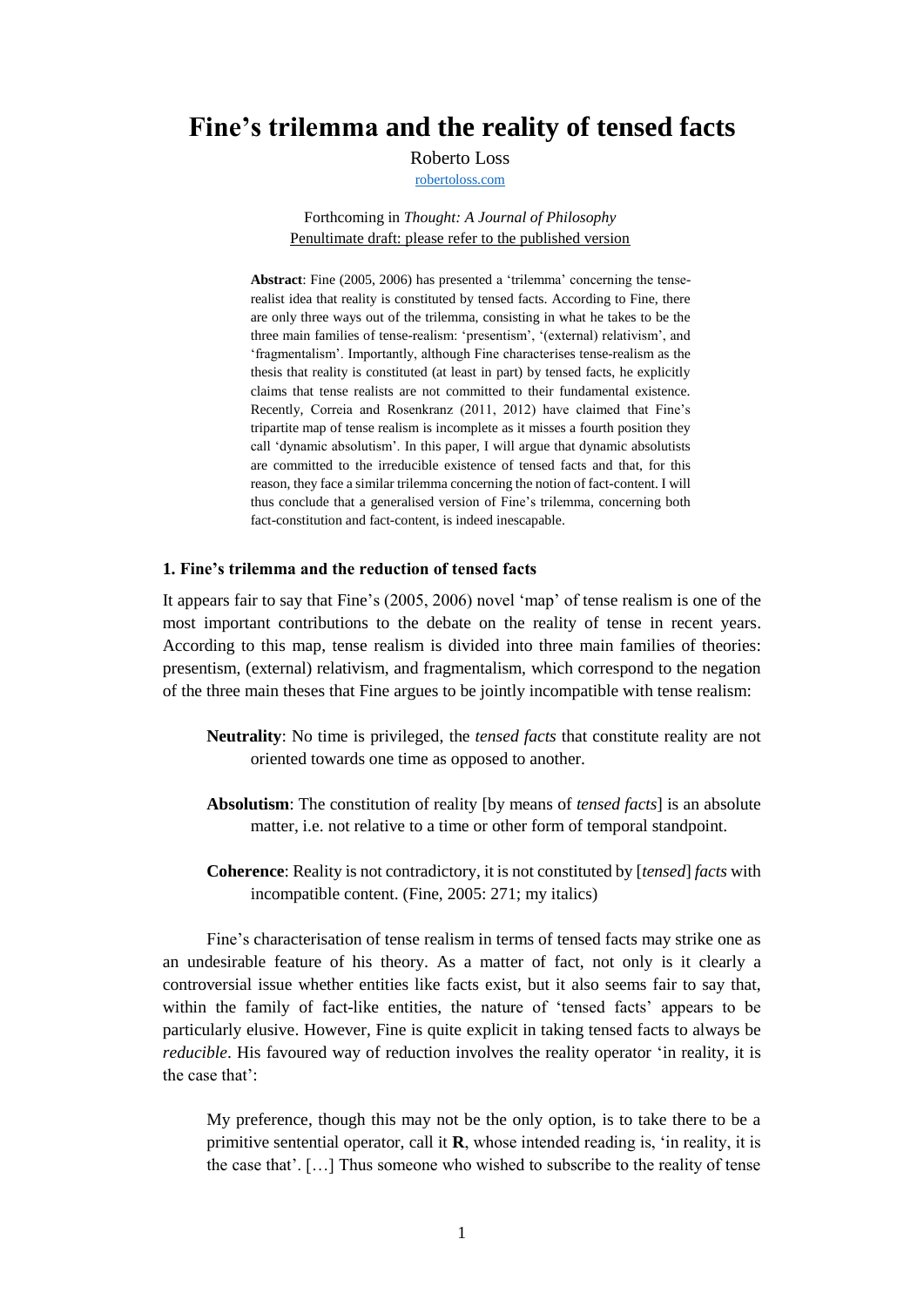might well endorse the claim that in reality I am sitting (**R***S*), while someone who wished to deny the reality of tense would endorse its negation (~**R***S*). (Fine, 2005: 268).

According to Fine, although tense-realists can speak of the existence of the fact that I am sitting now, and say things like 'Reality is constituted by the fact that I am now sitting', they are not committed to the fundamental existence of tensed facts, as they can also acknowledge that no tensed fact *really* exists, since *what is really the case* is simply that I am now sitting.

Fine's choice of reducing tensed facts by means of the reality operator corresponds to his distinction between '*mere* reality, or how things are, and *metaphysical* reality, or how things really are' (Fine 2005: 267), which is in turn based on the general idea that 'in a [*true*] representation of reality, there may be features of the representation that do not faithfully reflect what is represented' (Fine 2005: 267). As Fine himself acknowledges, however, his metaphysical conception of reality is but one of many possible ways in which tense-realists may reduce tensed facts. Although he doesn't explicitly explore other ways of reduction, alternative options don't seem too difficult to come by. For instance, a (slightly) less controversial option may be the one resorting to the notion of *grounding*. Tense-realists may in fact claim that, although reality is indeed constituted by the tensed fact that I am sitting right now, this tensed fact exists *because* I am sitting right now (and not vice versa).<sup>1</sup> In this way, if tense realists also took (i) an entity to be fundamental if and only if its existence is not grounded in anything, $2$  and (ii) claimed that only fundamental entities carry the weight of ontological commitment,<sup>3</sup> they could both claim that tensed facts exist without having to countenance them in the list of their ontological commitments. Alternatively, tense-realists may adopt a metaphysical framework along the lines of Sider's (2011) and claim that although 'the fact that I am sitting right now exists' is indeed a true statement, its *metaphysical semantics*—stating its truth-conditions in perfectly *joint-carving* terms (Sider 2011: 112- 5)—is simply given in terms of tensed statements (thus acknowledging that 'tense operators carve at the joints', Sider, 2011: 247).

The general idea behind all these possible ways of reduction is that, in order to reduce tensed facts, there must be some truths somehow metaphysically underpinning the truths concerning their existence. Notice that although the specific nature of this kind of underpinning will depend on the specific details of the chosen reductive strategy, a necessary requirement for the reduction of tensed facts appears to be that their 'tensedfacts-free' underpinning should metaphysically entail their existence, at least in the following sense:

<sup>&</sup>lt;sup>1</sup> For an introduction to the notion of grounding see Bliss & Trogdon (2014) and Correia & Schnieder (2012). On the 'operational view' on grounding see Correia (2010), Schnieder (2011), Correia & Schnieder (2012), and Fine (2012).

<sup>2</sup> Grounding-theorists can say, for instance, that (i) something is fundamental if and only if it is an *ontologically independent* entity and (ii) something is ontologically independent if and only if the fact that it exists is not grounded in anything (see Correia, 2005 and Schnieder, 2006).

<sup>3</sup> On a similar view on ontological commitment (although assuming a predicational stance on grounding) see Schaffer (2015).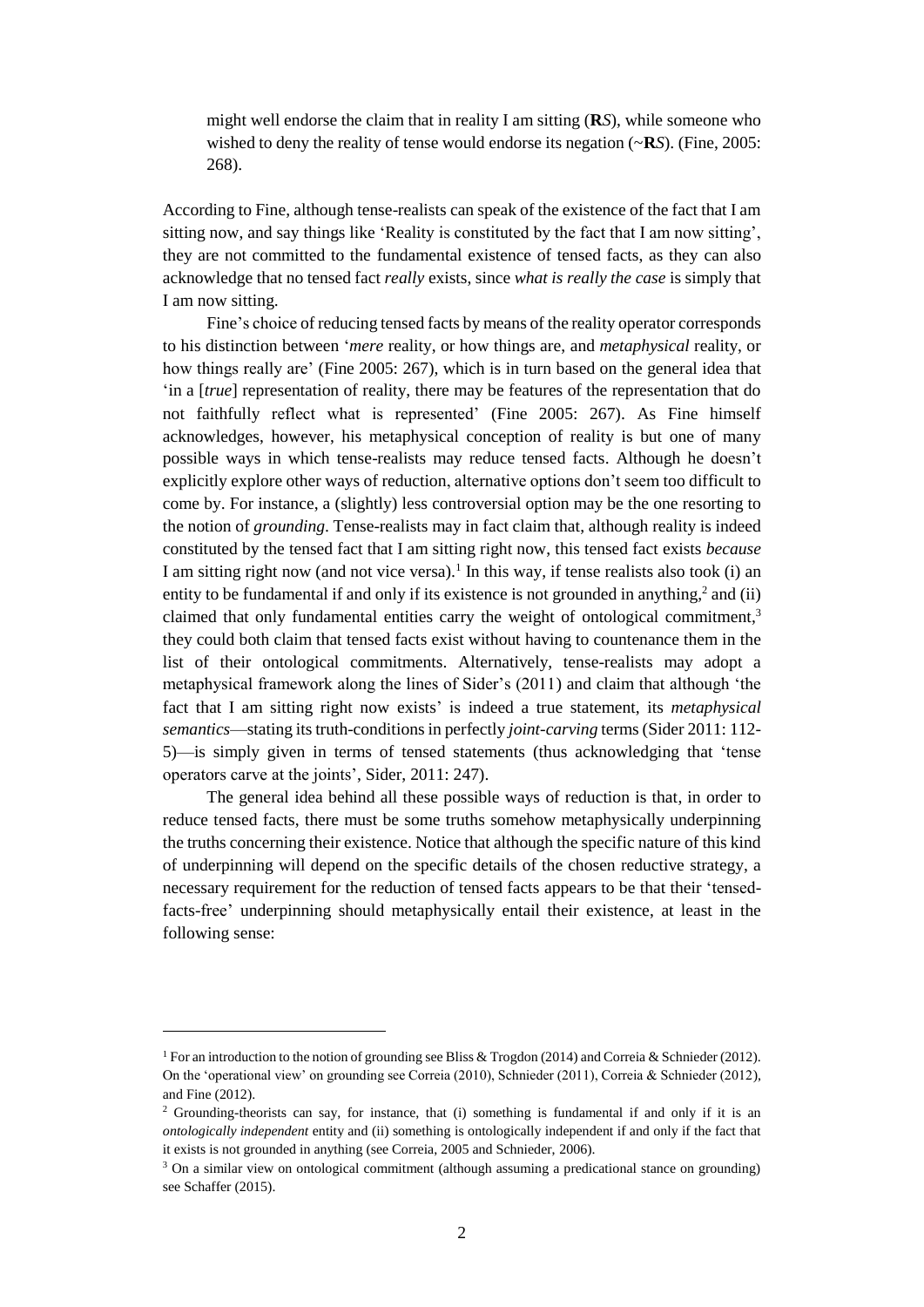(N) For every truth P concerning the existence of tensed facts, if P *reduces* (according to the relevant notion of 'reduction' in play) to Q, then it is *necessarily* the case that: if P is true, then Q is true.

In fact, not only (N) strikes one as quite plausible on its own, but it also appears to be widely endorsed in the literature. (N) corresponds to the 'Entailment Principle' (Rosen 2010: 118) in the literature on grounding, while Sider appears to endorse an even *stronger*, biconditional counterpart of (N) (Sider 2013: 767).

#### **2. A way out: dynamic absolutism**

It seems fair to say that many theorists may warmly welcome the possibility to safely navigate the waters of tense realism avoiding both the Scylla of presentism and the Charybdis of Fine's non-standard forms of realism about tense. As commonsensical as it is sometimes claimed to be in the literature, presentism is a theory that is saddled by well-known problems. <sup>4</sup> At the same time, Fine's 'non-standard' form of tense realism (that is, fragmentalism and relativism) may still strike many as too metaphysically extravagant to be taken as live options.<sup>5</sup>

A way out of 'Fine's trilemma' (Correia and Rosenkranz 2011: 95) is precisely what Correia and Rosenkranz's (2011, 2012) recent work on tense realism promises. In fact, according to Correia and Rosenkranz (henceforth 'C&R'), Fine's map of tense realism misses a *fourth* position, which they label 'dynamic absolutism'.<sup>6</sup> Dynamic absolutism is presented by C&R (2011, 2012) as a theory characterised by two claims:

## **Dynamic Absolutism**:

- (i) facts are 'eternal' (so that *Eternalism* is true):
- (ii) and yet their content changes over time (so that *Fixed Content* is false)
- **Eternalism**: For every time *t*, and every fact *f*, *f* constitutes reality at *t* if, and only if, for every time  $u$ , it constitutes reality at  $u$ <sup>7</sup>
- **Fixed Content**: If at time *t*, tensed fact *f* both constitutes reality and is the fact that  $p$ , then for every time *u*, if  $f$  constitutes reality at *u*, then at *u*,  $f$  is the fact that  $p.^{8,9}$

<sup>4</sup> See Sider (2001: chapter 2) for a general presentation of presentism's problems. It may be argued that the kind of theory that Fine labels 'presentism' doesn't only include what is commonly known in the literature as 'presentism,' but also other classical A-theories of time, like the growing-block theory and the movingspotlight theory (see on this Loss 2017). But, as Fine himself has argued, there are other problems seemingly surrounding any presentist theory in Fine's sense, as the apparent inability to provide an adequate account of the passage of time (Fine 2005: 284-307).

<sup>5</sup> See, for instance, Deng (2012: 28-9).

<sup>6</sup> C&R (2011) refer to dynamic absolutism as 'Absolutist Anti-Recurrentism'.

<sup>7</sup> Notice that C&R (2011) name this thesis 'Sempiternalism' (2011: 44).

<sup>8</sup> C&R (2012: 310). See also C&R (2011: 58).

<sup>9</sup> The reason why C&R take dynamic absolutism to be an absolutist form of tense realism lies in the fact that they explicitly define absolutism as *both* entailing eternalism *and* being entailed by it (C&R, 2011: 56; 2012: 309). As Fine (2005: 271-2) himself acknowledges, however, absolutists and relativists shouldn't be seen as disagreeing about whether *the* notion of constitution is absolute or relative, but instead about *which* notion is *explanatorily prior*. Therefore, both Fine's relativists and Fine's absolutists appear to be in position to endorse eternalism, which is, thus, a thesis that is in itself *neutral* with respect to the absolutism/relativism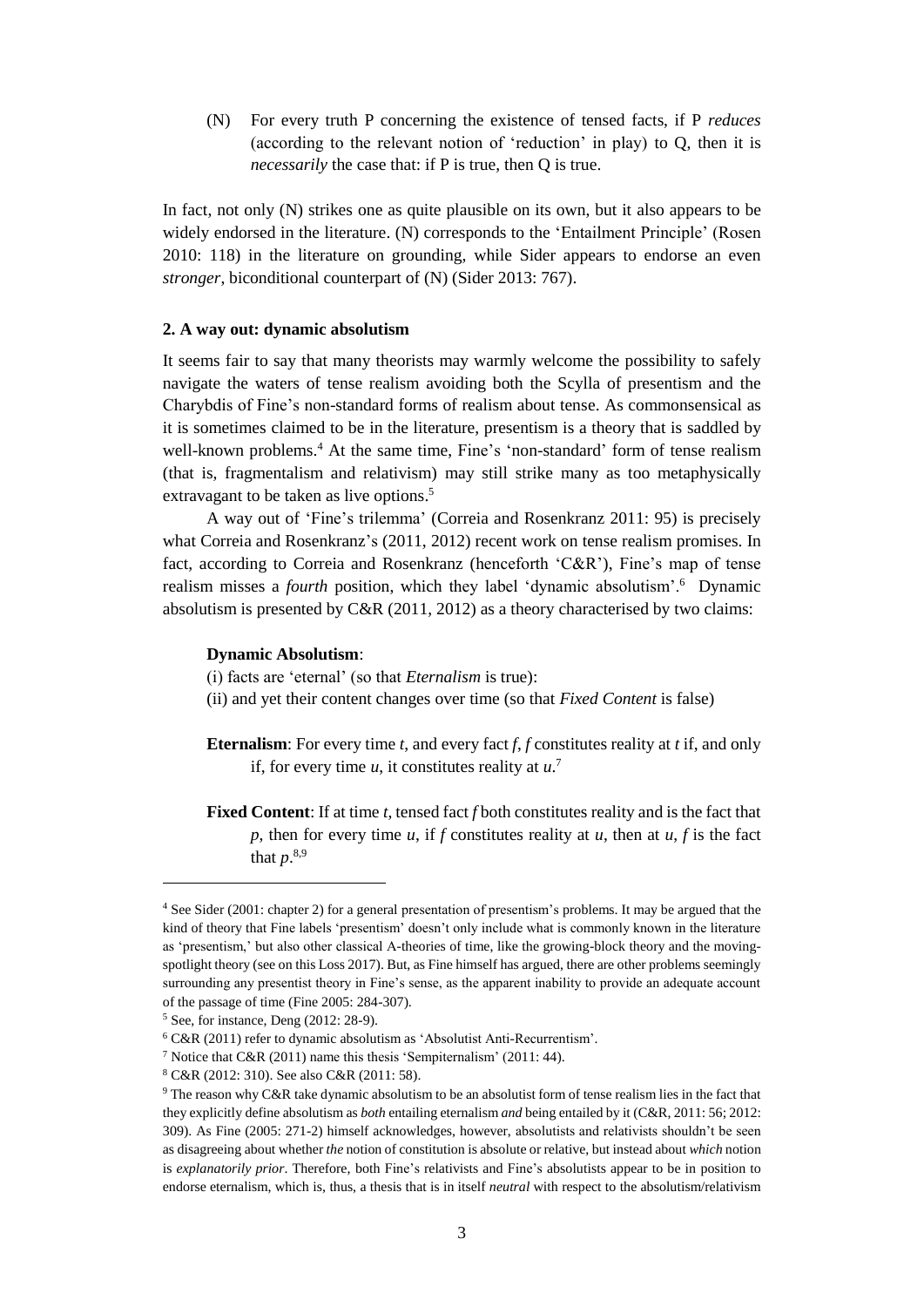Dynamic absolutists agree with Fine that tense realists should take reality to be 'reasonably variegated over time':

**Variegation**: any reasonable view of how temporal reality might be constituted should allow for its being reasonably variegated over time; and presumably it will then be constituted by incompatible facts, i.e. by facts with incompatible contents. (Fine, 2005: 272)

However, they also claim—*contra* Fine—that they can endorse Variegation without rejecting Neutrality, Absolutism or Coherence. Their argument, in a nutshell, is the following. From Variegation it follows that there two times  $t_1$  and  $t_2$  and two *incompatible* propositions *p* and *q* such that:

- (1) There is a fact *f* such that *f* constitutes reality at  $t_1$  and is at  $t_1$  the fact that *p*
- (2) There is a fact *g* such that *g* constitutes reality at  $t_2$  and is at  $t_2$  the fact that *q*

However, without Fixed Content it is not possible (even assuming Neutrality, Absolutism, Coherence and Eternalism) to conclude from (1) and (2) that there is a time *t* such that *f* and *g* constitute reality at *t* and have, *at t*, the incompatible contents *p* and *q*. In fact, if facts can *change* their content over time, either *f* or *g* can simply have at *t* a *different* content than the one they have at  $t_1$  and  $t_2$  (respectively), thus not contradicting Neutrality, Absolutism or Coherence.<sup>10</sup>

## **3. Irreducible facts in an ageing universe**

Although Fine isn't explicit on this point, it seems clear that the operator 'In reality, it is the case that' is an *absolutist* reality operator and that, most plausibly, Fine's (external) relativists should resort to a *temporally relativized* reality operator along the lines of 'In reality *at time t*, it is the case that'.<sup>11</sup> Therefore, relativists who don't wish to accept tensed facts in their fundamental ontology appear to have an easy way to reduce (1) and (2) by means of a temporally relativized reality operator, as they can consistently claim that  $(1)$  and  $(2)$  reduce to

- (3) In reality-at-*t*1, it is the case that *p*
- (4) In reality-at-*t*2, it is the case that *q*

 $\overline{\phantom{a}}$ 

distinction. For instance, absolutists may define the relative notion of constitution by saying that, for every time *t*, if a fact *f* obtains absolutely, then (in virtue of obtaining absolutely) it also obtains at *t*—from which it follows that every fact obtains both absolutely and eternally. In the same way, relativists may take a fact to obtain absolutely just in case it obtains *at every time* (that is, eternally). Therefore, if they also endorse eternalism, they can also claim that every fact (in virtue of obtaining at every time) also obtains absolutely. It follows, thus, that dynamic absolutism as defined by C&R, is a theory that is actually compatible with *both* absolutism *and* relativism.

<sup>10</sup> See, in particular, C&R (2011: 95-101; 2012: 309-11).

<sup>&</sup>lt;sup>11</sup> Here and in what follows I am drawing on the analysis of Fine's argument I present and defend in Loss (2017).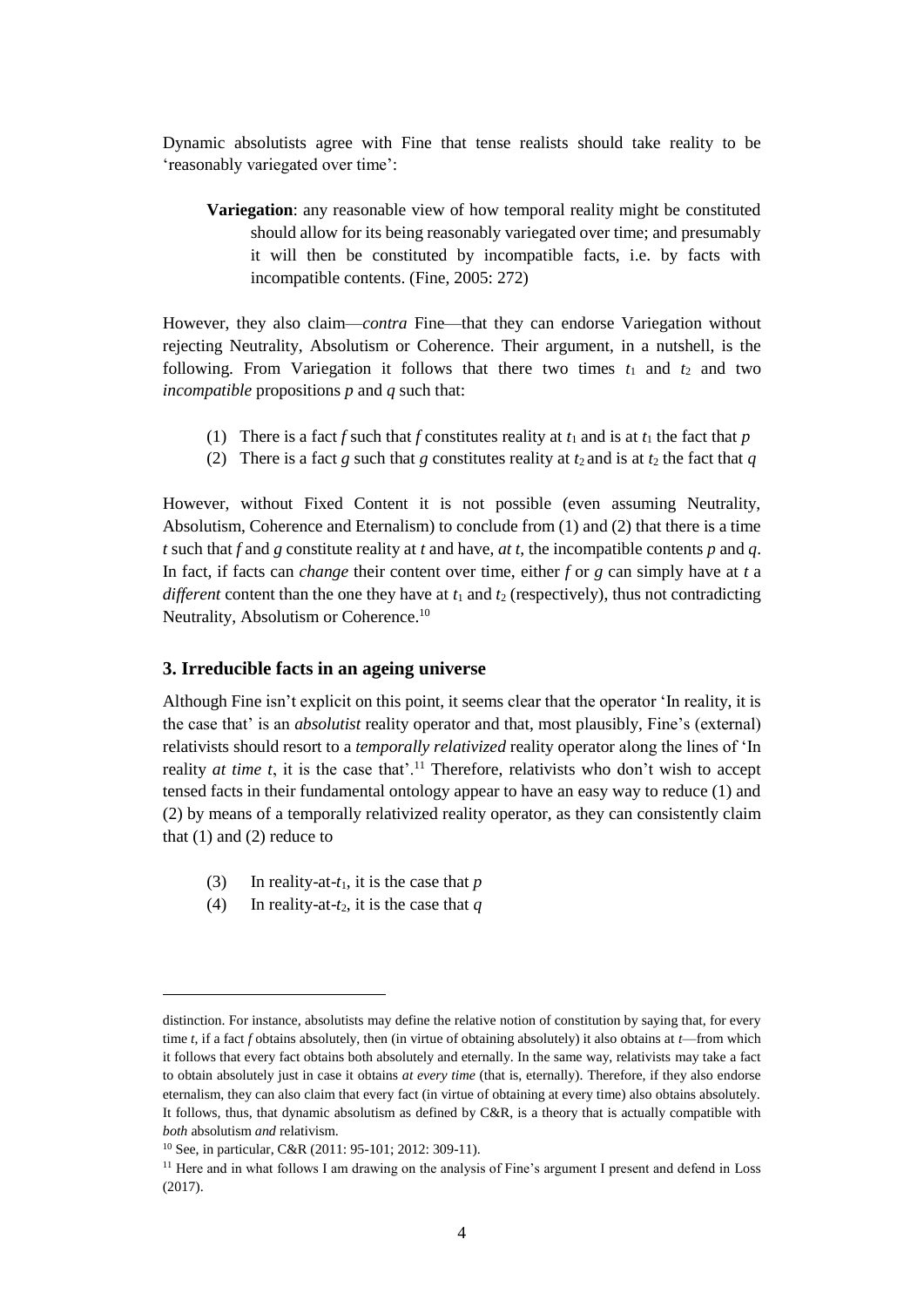Absolutists take facts to constitute reality with respect to a temporal standpoint in virtue of constituting reality absolutely.<sup>12</sup> However, dynamic absolutists cannot account for (1) and (2) simply as follows:

- (5) In reality, it is the case that *p*
- (6) In reality, it is the case that *q*

In fact, since *p* and *q* are *incompatible* propositions, dynamic absolutists would be saying in this case not only that reality is constituted *simpliciter* by incompatible facts but also that this kind of 'incoherence' is *not* ironed out at a more fundamental level of reality (*p* and *q* are in fact both *really* the case). This, however, appears to be precisely the essence of the *fragmentalist* position:

One naturally assumes that in a correct account of reality all apparent contradictions will be ironed out. If something is both hot and cold, it must be because one part is hot and the other cold, or because it is hot and cold at different times, or because being hot is somehow compatible with being cold. But on the present view, this fundamental assumption is given up. It is taken to lie in the character of reality that certain apparently contradictory aspects of it cannot be explained away. Reality may be *irredeemably* incoherent (Fine 2005: 280-81)

Consider, furthermore, the plausible constraint of 'No Collapse' that Fine (2005) imposes on tense realism:

**No Collapse**: 'in explaining one notion of composition in terms of another, the realist's position should not collapse into an anti-realist position. In other words, reality's being composed of certain tensed facts should not be taken simply to be a matter, according to the explanation, of its being composed of tenseless facts. Suppose, for example, that the realist were to provide the following explanation of relative composition; for reality to be composed of a tensed fact *f* at a time *t* is for it to be composed of the fact *f*-at-*t*. This would then be clearly in violation of No Collapse; and it is also clear, when there is a violation, that the realist's position is realist in name only' (Fine 2005: 273)

In order to dispense with the existence of tensed facts without collapsing into a fragmentalist position, dynamic absolutists must then claim that there are two *compatible* propositions *r* and *s* such that that (1) and (2) can be reformulated by means of the reality operator as follows:

- (7) In reality, it is the case that *r*
- (8) In reality, it is the case that *s*

However, on the one hand, as we saw in section 1.2, principle (N) requires (7) and (8) to entail that *p* is the case at  $t_1$  and *q* is the case at  $t_2$ . On the other hand, No Collapse clearly excludes that (7) and (8) can be simply reformulated as:

 $\overline{a}$ 

<sup>12</sup> See footnote 9.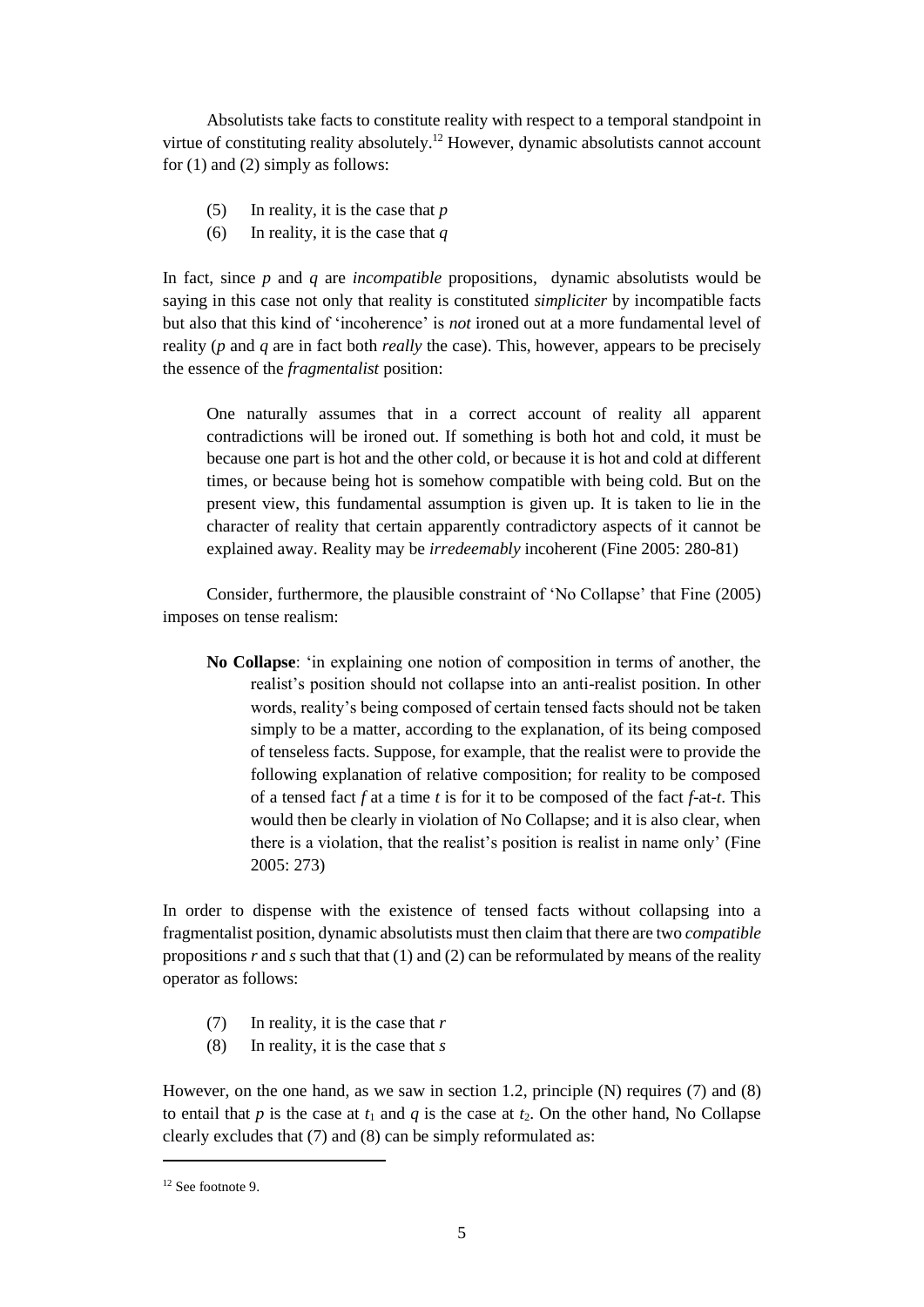- (9) In reality, it is the case that *p*-at-*t*<sup>1</sup>
- (10) In reality, it is the case that  $q$ -at- $t_2$

The problem appears to generalise: what pair of propositions could be (i) compatible with each other, (ii) in compliance with No Collapse, and (iii) such as to entail that *p*-at $t_1$  and that  $q$ -at- $t_2$  (respectively)?

One way to avoid collapsing dynamic absolutism into fragmentalism while at the same time complying with (N) is that of prefixing the relevant reality statements with some temporal operators. For instance, supposing that it is now  $t_2$  and that  $t_1$  is *n* timeunits in the past, dynamic absolutists could claim the following:

- (11) *It was the case n time-units that*, in reality, it is the case that *p*
- (12) *It is now the case that*, in reality, it is the case that *q*

Clearly, in order not to fall back into a form of fragmentalism,  $(11)$  must not entail  $(5)$ .<sup>13</sup> However, the idea that reality claims can be 'non-factively' prefixed by temporal operators—so that, for instance, 'it was the case that, in reality,  $p'$  can be true without  $p$ being true—seems to be a characterising feature of Fine's *presentism*. In fact, when he formulates presentism in terms of fact-constitution he explicitly takes it to be the view according to which

> 'there is an absolute notion of constitution, but it is *tensed*' (Fine 2005: 276- 7; my italics). 14

Therefore, if presentism is instead characterised by means of a primitive notion of reality, then it seems natural to take it as the claim that

there is an absolute, primitive notion of reality, but it is *tensed*,

so that (11) can be true without (5) being true. It follows, thus, that also the strategy represented by (11) and (12) is unavailable to dynamic absolutists.

Notice that what has been said about the reduction of tensed facts by means of Fine's reality operator appears to also apply to other possible reductive strategies (see above: section 1). According to the grounding approach, for instance, a reduction of tensed facts would have to have the form of statements like:

- (13) There is a fact *f* such that *f* constitutes reality at  $t_1$  and is at  $t_1$  the fact that *p because* A
- (14) There is a fact *g* such that *g* constitutes reality at  $t_2$  and is at  $t_2$  the fact that *q because* B

where A and B are tensed-facts-free sentences. Similarly, for the metaphysical semantics approach, a reduction of (1) and (2) should be given by statements having the form

<sup>&</sup>lt;sup>13</sup> Since the operator 'it is now the case that' is most plausibly taken to be factive,  $(12)$  entails  $(6)$ .

<sup>&</sup>lt;sup>14</sup> On this way to characterise Fine's presentism see also Loss (2017).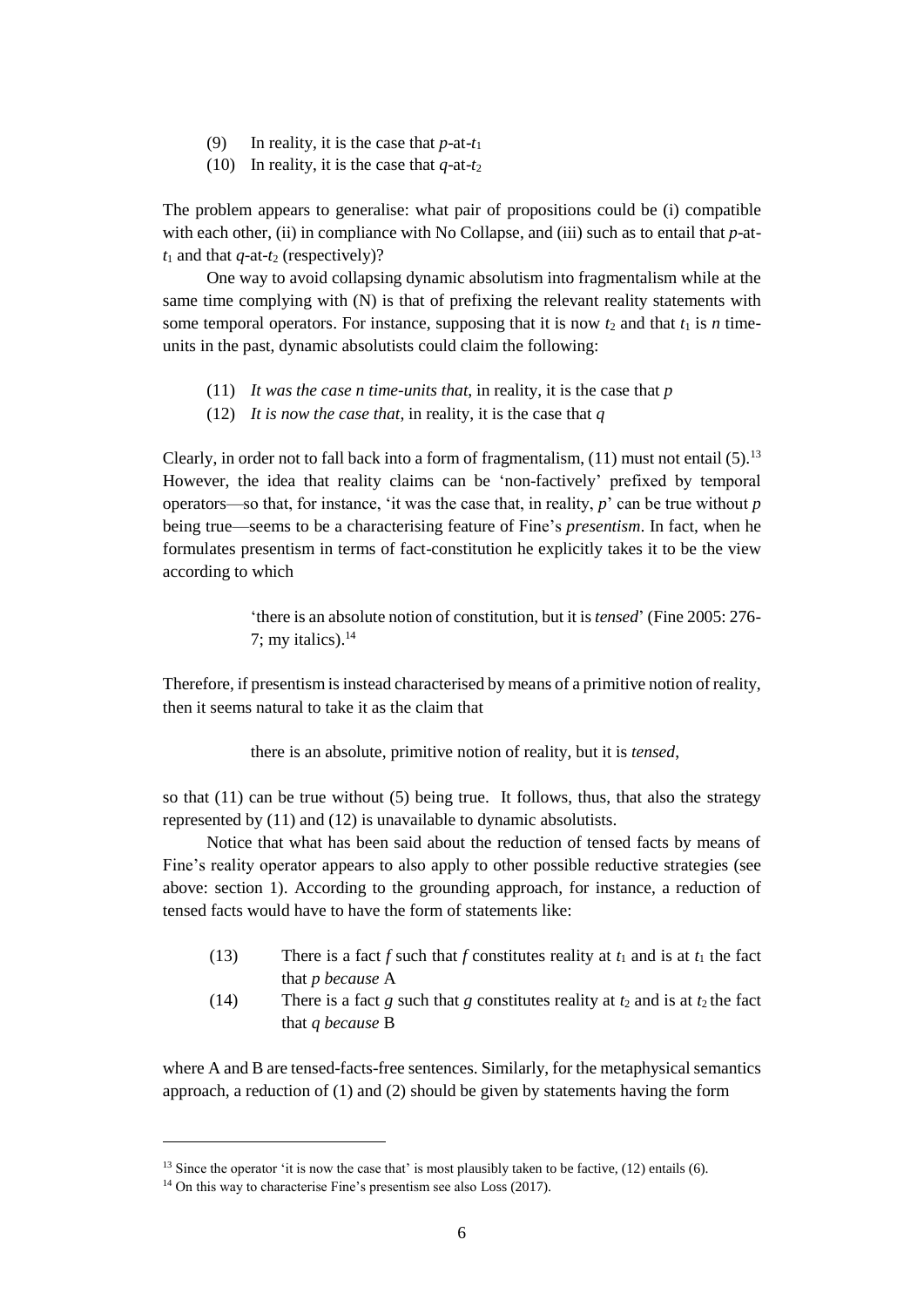- (15) (1) is true if and only if C
- $(16)$  (2) is true if and only if D

where C and D are tensed-facts-free sentences cast in perfectly joint-carving terms. Even in these cases, however, the order appears to be a tall one, as both [A and B], and [C and D] should be (i) be *compatible* with each other (in order to avoid fragmentalism), (ii) *not collapse* into an anti-realist position (to comply with No Collapse), and yet (iii) *entail* that *p* is the case at  $t_1$  and *q* is the case at  $t_2$  (by principle N; see above: section 1), (iv) without being *tensed* (in order to avoid presentism).

#### **4. A generalised version of Fine's trilemma**

In the previous section I have argued that dynamic absolutists must take tensed facts to be irreducible. This also appears to entail that dynamic absolutists cannot endorse at the same time the following counterparts of Neutrality, Absolutism, and Coherence concerning the notion of *fact-content*:

- **Content Neutrality**: The *content* of tensed facts is not oriented towards one time as opposed to another.
- **Content Absolutism**: The content of tensed facts is an absolute matter, i.e. not relative to a time or other form of temporal standpoint.
- **Content Coherence**: Reality is not contradictory; there is no tensed fact having incompatible contents.

Suppose, in fact, that a fact *f* is at  $t_1$  the fact that *p* and at  $t_2$  the fact that *q*, where *p* and *q* are incompatible contents. By Content Absolutism, *f* is *simpliciter* both the fact that *p* and the fact that *q*. This, however, contradicts Content Coherence (so that the situation is parallel to the case of (5) and (6); see above). However, the contradiction cannot be solved by saying, for instance, that  $f$  *is* the fact that  $p$  and *will be* the fact that  $q$ , since that would contradict Content Neutrality (see (11) and (12)). At the same time, dynamic absolutists cannot say that the two contents *f* possesses *simpliciter* are anything along the lines of  $\langle p\text{-at-}t_1\rangle$  and  $\langle q\text{-at-}t_2\rangle$ , as that would clearly contradict No Collapse (see above).

It follows, thus, that dynamic absolutists must endorse either *content-presentism* (*f* is the fact that *p* and *will be* the fact that *q*), *content-relativism* (*f* is at  $t_1$  the fact that *p* and at  $t_2$  the fact that  $q$ , where the relative notion of fact-content is in this case thought of as irreducible to an absolute one),<sup>15</sup> or *content-fragmentalism* (*f* is *both* the fact that *p and* the fact that  $q$ ).<sup>16</sup> In turn, this appears to have two main consequences.

First, consider the *content-presentist* version of dynamic absolutism. According to it, there are a bunch of tensed facts that exist *simpliciter* and that although they are now the fact that *p*, *q*, *r et cetera*, they *were* and *will be* facts with different content. C&R

<sup>&</sup>lt;sup>15</sup> See footnote 9 on the definition of absolutism and relativism in terms of explanatory priority.

<sup>16</sup> In this case, content-fragmentalists could say (loosely following Loss 2017) that although *f* is the fact that *p* and *f* is the fact that *q*, it is not the case that *f* is the fact *that p and q* (so that *p* and *q* belong in this case to two 'fragments of content' not 'cohering' into a single content).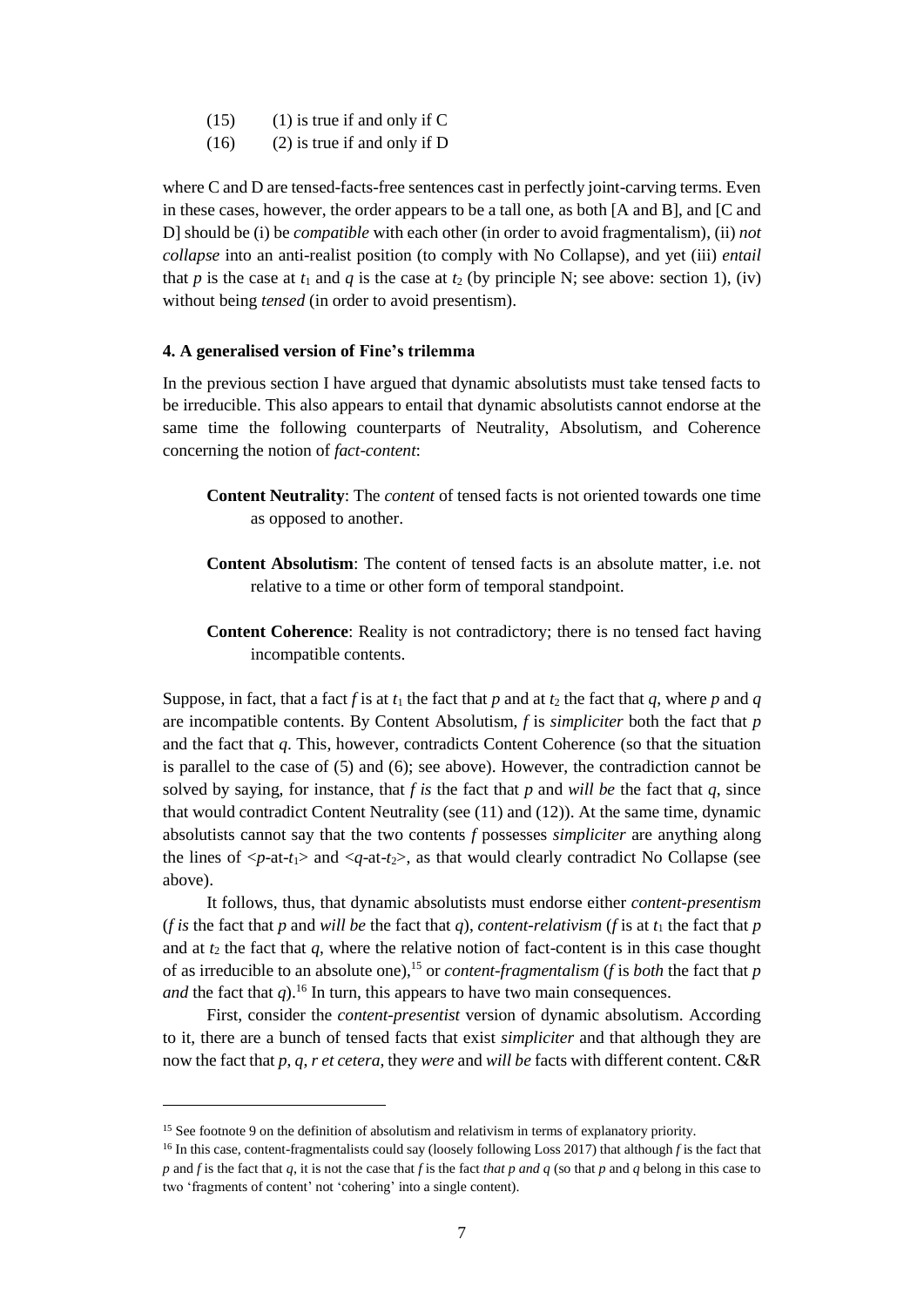(2011: 103-5, 2012: 314-6) explicitly endorse a view according to which tensed facts (like the fact that Sam will be sitting three days hence) are entities that are (somehow) composed by one of more entities (like Sam) and a 'predicable'. In turn, they take 'predicables' to be tensed properties(like 'sitting three days hence') which are associated with both a 'proto-property' (like 'sitting') and a 'tense-aspect' (like 'three days from the present'). If we assume this theory of tensed facts, it seems that what a contentpresentist dynamic absolutist should say in the case of Sam's sitting is that there is an entity (Sam) that exists eternally and is such that the tense-aspect of the tensed properties it instantiates constantly changes ('three days hence', 'two days hence', 'now', 'one day ago', *et cetera*), so that also the fact *that Sam was/is/will-be sitting n days ago/now/n days hence* is eternal. However, this strikes one as just being a permanentist (Williamson 2013) and Lucretian (Bigelow 1996) form of presentism, according to which entities never begin or cease to exist and the only change there is in reality concerns what tensed properties they instantiate. Similarly, although it is not obvious how the story about tensed facts would go in the case of content-relativism and content-fragmentalism, it is difficult to see how dynamic absolutists could in that case avoid the collapse of their position into a plain form of relativism and fragmentalism, respectively. The trilemma about content seems thus to reveal a certain instability at the core of dynamic absolutism.

Second, in formulating Neutrality and Absolutism, Fine only employs the notion of fact-constitution. Presumably this is due to the fact that he is implicitly assuming Fixed Content and thus taking facts *not* to be capable of changing their content. However, it appears fair to say that as long as reality is thought of as being (somehow) constituted by facts that (somehow) possess a certain content, *both* the notion of factconstitution and the notion of fact-content should take the centre-stage of one's conception of reality (which appears to be confirmed by the fact that Coherence is originally formulated by Fine in terms of *both* fact-constitution *and* fact-content). Therefore, once Fixed Content is rejected, it appears to be faithful to at least to the spirit of Fine's original trilemma to generalise Neutrality, Absolutism and Coherence accordingly:

- **General Neutrality**: No time is privileged: neither the tensed facts that constitute reality nor their content are oriented towards one time as opposed to another.
- **General Absolutism**: Both the constitution of reality by means of tensed facts and their content is an absolute matter, i.e. not relative to a time or other form of temporal standpoint.
- **General Coherence**: Reality is not contradictory, it is not constituted by one or more tensed facts with incompatible content.

Therefore, if what has been said in this paper is on the right track, it follows that at least this generalised version of Fine's trilemma appears to be indeed inescapable and, therefore, that no form of tense realism can consistently embrace a *general* conception